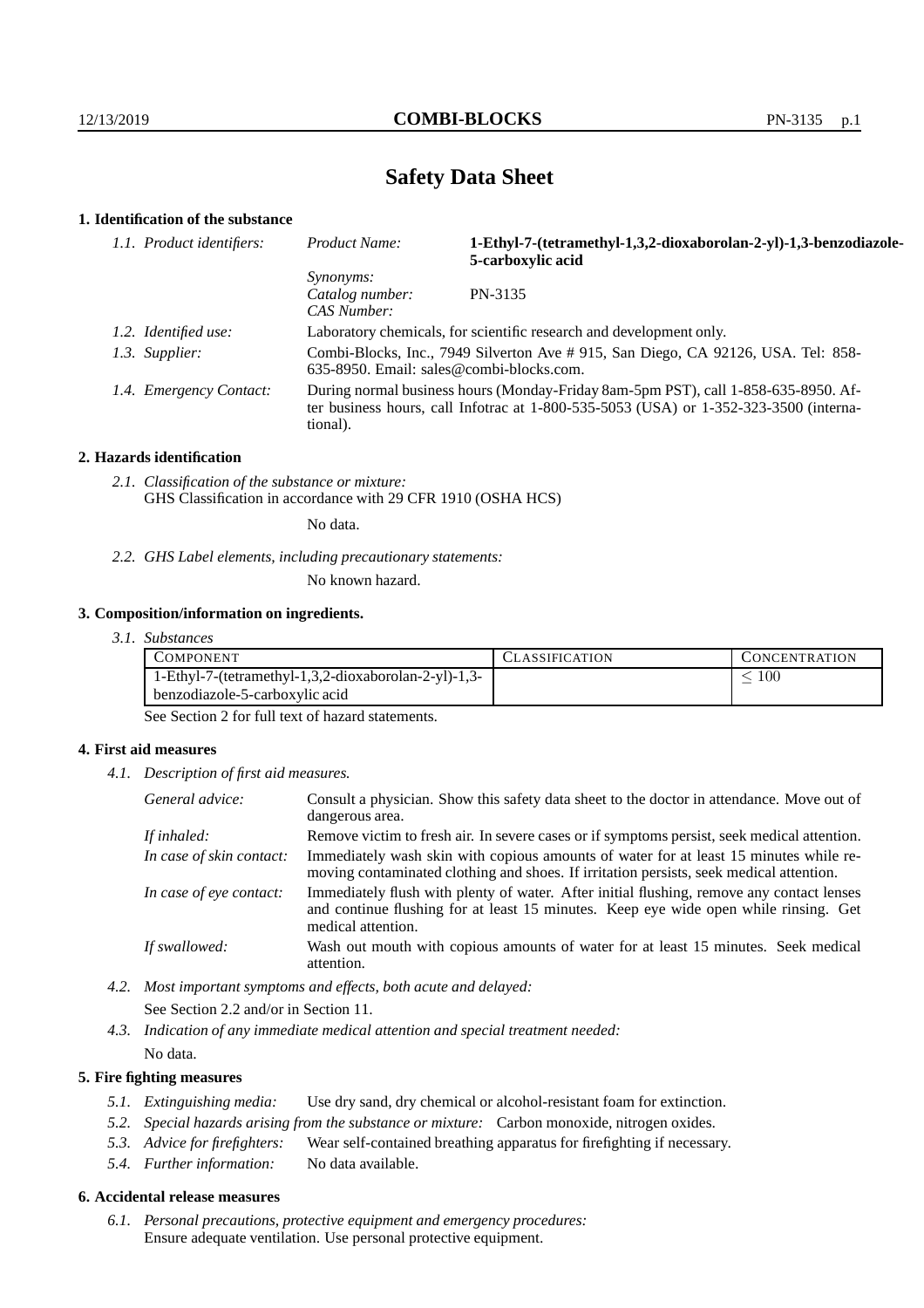| 6.2. Environmental precautions:   |                                                                                                                                                                                                                                                                       |                                                                                                                                                                                                                                                                           |  |  |
|-----------------------------------|-----------------------------------------------------------------------------------------------------------------------------------------------------------------------------------------------------------------------------------------------------------------------|---------------------------------------------------------------------------------------------------------------------------------------------------------------------------------------------------------------------------------------------------------------------------|--|--|
|                                   | Should not be released into the environment. See Section 12 for additional ecological information.                                                                                                                                                                    |                                                                                                                                                                                                                                                                           |  |  |
|                                   | 6.3. Methods and materials for containment and cleaning up:                                                                                                                                                                                                           |                                                                                                                                                                                                                                                                           |  |  |
|                                   | Sweep up or vacuum up spillage and collect in suitable container for disposal.                                                                                                                                                                                        |                                                                                                                                                                                                                                                                           |  |  |
| 6.4. Reference to other sections: |                                                                                                                                                                                                                                                                       |                                                                                                                                                                                                                                                                           |  |  |
|                                   |                                                                                                                                                                                                                                                                       | Refer to protective measures listed in Sections 8 and 13.                                                                                                                                                                                                                 |  |  |
|                                   | 7. Handling and storage                                                                                                                                                                                                                                               |                                                                                                                                                                                                                                                                           |  |  |
|                                   | Avoid contact with skin and eyes. Avoid inhalation of vapour or mist. Keep away<br>7.1. Precautions for safe handling:<br>from sources of ignition - No smoking. Take measures to prevent the build up of electro-<br>static charge. For precautions see section 2.2. |                                                                                                                                                                                                                                                                           |  |  |
|                                   | 7.2. Conditions for safe storage, including any incompatibilities: Store under -20°C. Keep container tightly closed in<br>a dry and well-ventilated place. Containers which are opened must be carefully resealed<br>and kept upright to prevent leakage.             |                                                                                                                                                                                                                                                                           |  |  |
|                                   | 7.3. Specific end use(s):                                                                                                                                                                                                                                             | Laboratory chemicals, for scientific research and development only.                                                                                                                                                                                                       |  |  |
|                                   | 8. Exposure Controls / Personal protection                                                                                                                                                                                                                            |                                                                                                                                                                                                                                                                           |  |  |
|                                   | 8.1. Control parameters:                                                                                                                                                                                                                                              |                                                                                                                                                                                                                                                                           |  |  |
|                                   | Components with workplace control parameters: Contains no substances with occupational exposure limit values.                                                                                                                                                         |                                                                                                                                                                                                                                                                           |  |  |
|                                   | 8.2. Exposure controls:                                                                                                                                                                                                                                               |                                                                                                                                                                                                                                                                           |  |  |
|                                   | Appropriate engineering controls: Ensure that eyewash stations and safety showers are close to the workstation<br>location. Ensure adequate ventilation, especially in confined areas.                                                                                |                                                                                                                                                                                                                                                                           |  |  |
|                                   | Personal protective equipment:                                                                                                                                                                                                                                        |                                                                                                                                                                                                                                                                           |  |  |
|                                   | Eye/face protection:                                                                                                                                                                                                                                                  | Wear appropriate protective eyeglasses or chemical safety goggles as described by OSHA's<br>eye and face protection regulations in 29 CFR 1910.133 or European Standard EN166.                                                                                            |  |  |
|                                   | Skin protection:                                                                                                                                                                                                                                                      | Handle with gloves. Gloves must be inspected prior to use. Use proper glove removal<br>technique (without touching glove's outer surface) to avoid skin contact with this product.<br>Dignage of conteminated glories often use in coordones with englished laws and good |  |  |

## **8. Exposure Controls / Personal protection**

| Eye/face protection:               | Wear appropriate protective eyeglasses or chemical safety goggles as described by OSHA's<br>eye and face protection regulations in 29 CFR 1910.133 or European Standard EN166.                                                                                                                                         |  |  |
|------------------------------------|------------------------------------------------------------------------------------------------------------------------------------------------------------------------------------------------------------------------------------------------------------------------------------------------------------------------|--|--|
| Skin protection:                   | Handle with gloves. Gloves must be inspected prior to use. Use proper glove removal<br>technique (without touching glove's outer surface) to avoid skin contact with this product.<br>Dispose of contaminated gloves after use in accordance with applicable laws and good<br>laboratory practices. Wash and dry hands |  |  |
| <b>Body Protection:</b>            | Complete suit protecting against chemicals, Flame retardant antistatic protective clothing.,<br>The type of protective equipment must be selected according to the concentration and<br>amount of the dangerous substance at the specific workplace.                                                                   |  |  |
| <b>Respiratory protection:</b>     |                                                                                                                                                                                                                                                                                                                        |  |  |
| Control of environmental exposure: | Prevent further leakage or spillage if safe to do so. Do not let product enter<br>drains.                                                                                                                                                                                                                              |  |  |

## **9. Physical and chemical properties**

*9.1. Information on basic physical and chemical properties*

| (a)      | Appearance:                                   | No data  |
|----------|-----------------------------------------------|----------|
| (b)      | Odour:                                        | No data  |
| (c)      | Odour Threshold:                              | No data  |
| (d)      | pH:                                           | No data  |
| (e)      | Melting point/freezing point:                 | No date. |
| (f)      | Initial boiling point and boiling range:      | No data  |
| (g)      | Flash point:                                  | No data  |
| (h)      | Evaporatoin rate:                             | No data  |
| (i)      | Flammability (solid, gas):                    | No data  |
| (j)      | Upper/lower flammability or explosive limits: | No data  |
| $\rm(k)$ | Vapour pressure:                              | No data  |
| (1)      | Vapour density:                               | No data  |
| (m)      | Relative density:                             | No data  |
| (n)      | Water solubility:                             | No data  |
| $\circ$  | Partition coefficient: n-octanol/water:       | No data  |
| (p)      | Auto-ignition:                                | No data  |
| (q)      | Decomposition temperature:                    | No data  |
| (r)      | Viscosity:                                    | No data  |
| (s)      | Explosive properties:                         | No data  |
| (t)      | Oxidizing properties:                         | No data  |